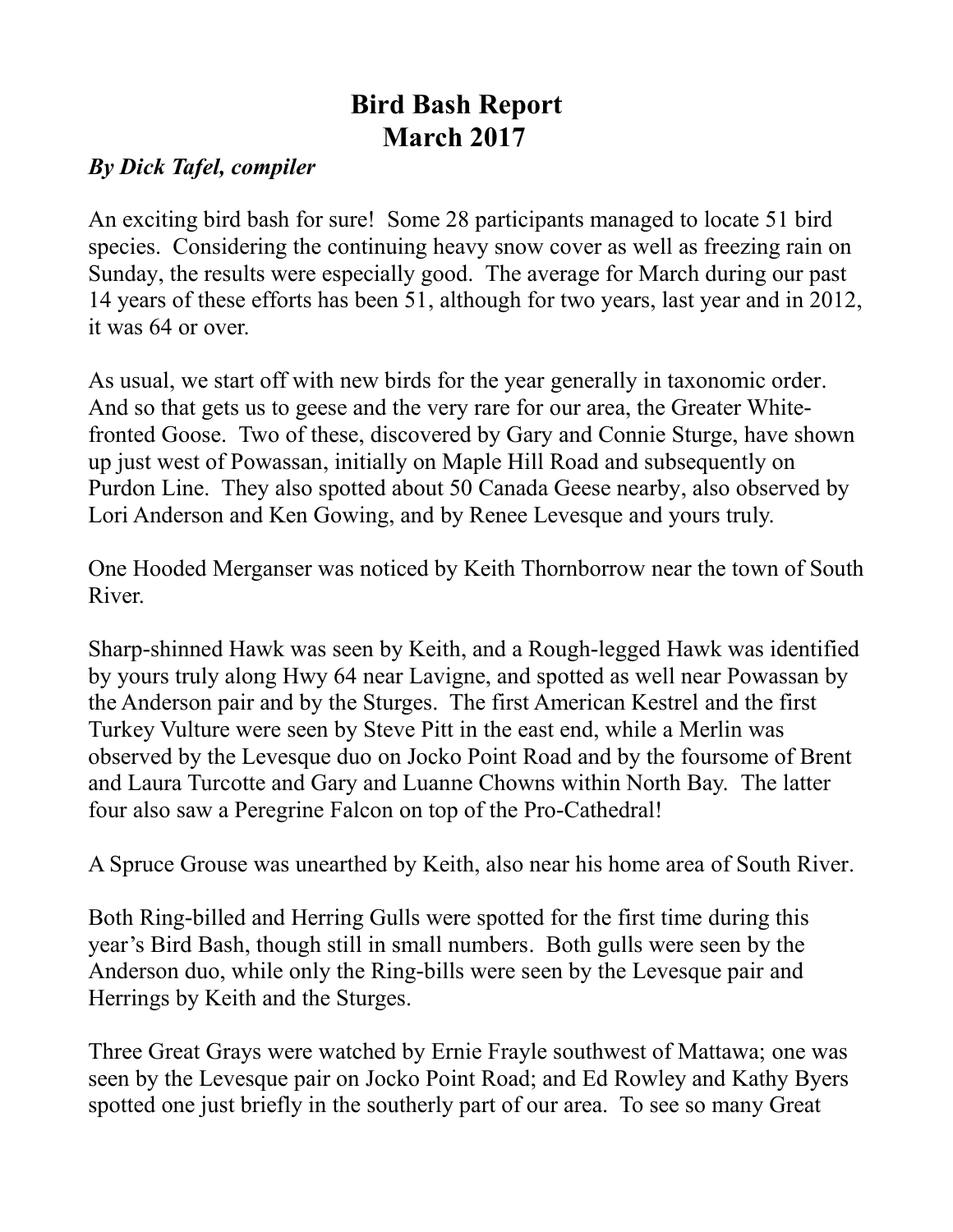Gray Owls in our area has been remarkable. And that's not all! The Levesque pair had a close-up view of the Northern Hawk Owl sitting on a wire crossing Hwy. 64 outside Lavigne – another owl not always seen in our area. And the Anderson pair came upon a Great Horned Owl. So quite the owl weekend!

A few Red-winged Blackbirds, usually alone and near feeders, were spotted by Ernie at his place in Calvin Township; by Mary Young near Corbeil; by Steve at Lake Talon; by the Sturges; by Therez Violette in Sturgeon Falls; by Keith in South River; and by the Anderson duo.

A Hoary Redpoll was recognized by Kevan Cowcill. This bird, very similar to the Common Redpoll, is still considered a separate species, though experts are currently debating whether they are really a subspecies of the Common Redpoll. A decision should be made this summer.

Now we get to the other birds seen during the month – continuing in roughly taxonomic order. Mallards are still around, of course, in large numbers – though no one noticed any Blacks this month. Common Goldeneyes in limited numbers were spotted by the Levesque, Sturge, and Anderson pairs, within the now open areas of the major rivers. Common Mergansers were spotted by Kaye Edmunds near Mattawa.

A Northern Goshawk was spotted (again!) by the Sturges at the end of Stillaway Line, west of Powassan. A Red-tailed Hawk was found by the Levesque duo along Hwy 64. Bald Eagles are still showing up in fair numbers, seen by Grant and Shirley McKercher within Callander; the Levesque duo in the west end; and the Sturges, the Anderson pair, Keith and the Turcotte group all near or south of Powassan.

Ruffed Grouse were seen by a few, including Donna Demarco and Ernie in the east end. Wild Turkeys are still being noted by Keith and also by Steve. Mourning Doves were on a fair number of lists, as were, of course, Rock Pigeons.

The Red-bellied Woodpecker continues to be seen by Mary Young at her feeder. Downy and Hairy Woodpeckers remain quite common and were at the home of Peter and Pam Handley, among others. Pileated Woodpeckers were seen by Keith, Kaye, and the Anderson pair, as well as others.

No Gray Jays were located this month, but, of course Blue Jays, American Crows